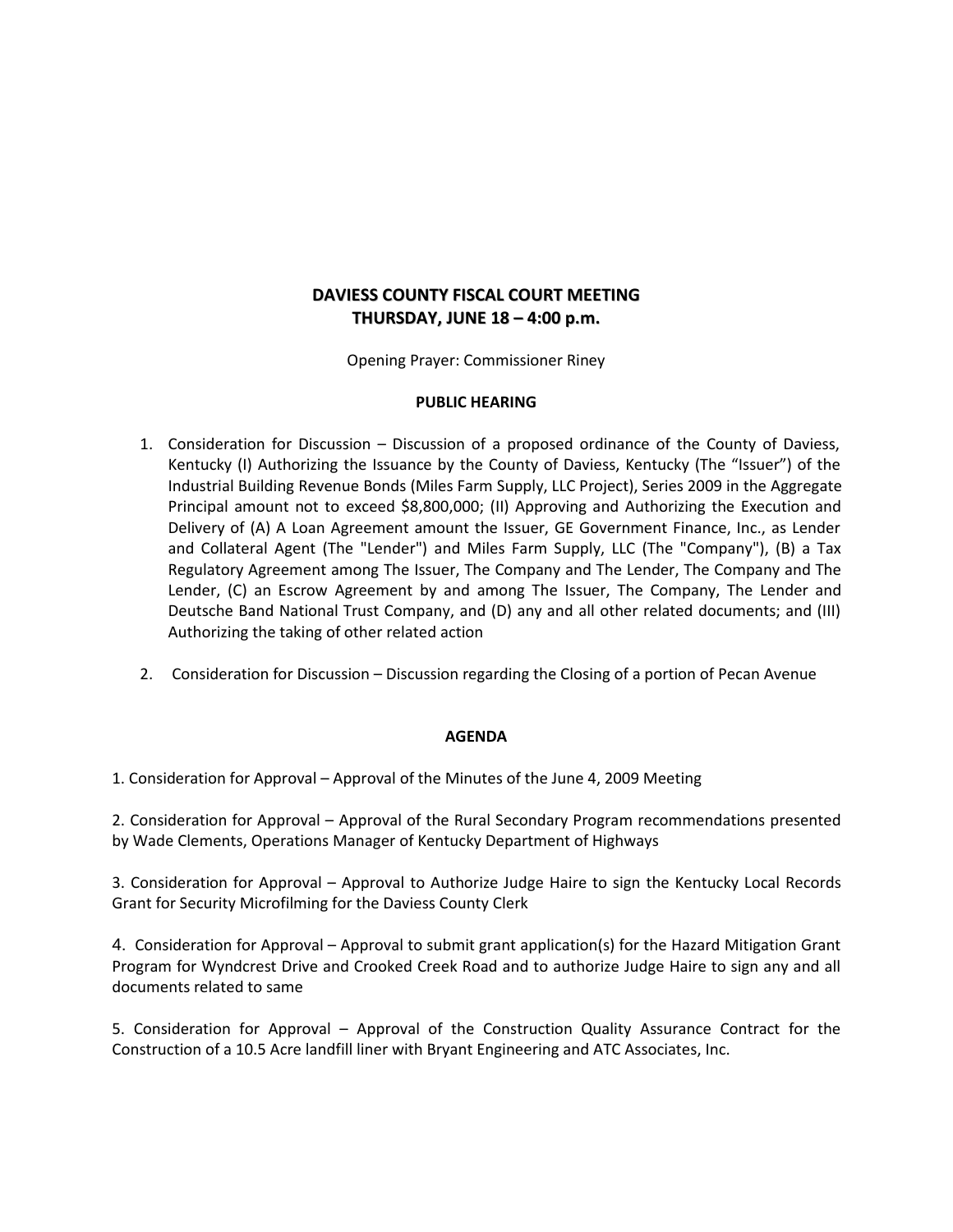6. Consideration for Approval – Approval of the 2009-2010 Parochial School Students Transportation Contract with the Daviess County Public Schools

7. Consideration for Approval – Approval to contract with Harshaw Trane for HVAC maintenance at the Holbrook Judicial Center

8. Consideration for Approval – Approval to contract with Vanguard Alarm Services for Fire Protection Services at the Holbrook Judicial Center and the Kirtley Judicial Annex

9. Consideration for Approval – Approval to Renew Siren Maintenance Contract for Fiscal Year 2009- 2010 to Ohio Valley 2-Way Radio for maintenance of Counties Warning Sirens for the cost of \$7,620.00

10. Consideration for Approval – Approval to Renew the KACo All Lines Fund Insurance Policy for a term of July 1, 2009 - July 31, 2012 with a three year rate guarantee

11. Consideration for Approval – Approval of Change Order #4 for the WKU-O classroom/administration building

12. Consideration for Approval – Approval of the deed from Daviess County to Steve M. Wills and Joyce R. Wills for the Utica Fire Station property located at 10562 Highway 431, in the sum of \$88,000 and authorization for Judge Haire to sign the deed

13. Consideration for Approval – Approval of Project Agreement with US Department of Agriculture Natural Resources Conservation Service regarding Drainage

14. Consideration for Approval – Approval to Appoint Chris Blythe, Texas Roadhouse as the restaurant member on the board of the Owensboro-Daviess County Convention & Visitors Bureau effective July 1, 2009 and ending June 30, 2012

15. Consideration for Approval – Approval to hire Zach Wedding as a seasonal Grounds Maintenance employee at Horse Fork Creek Park effective June 22, 2009, contingent upon successful completion of pre-employment testing

16. Consideration for Discussion – Discussion of the **First Reading of KOC 1010.8 (2009)** an Ordinance relating to the Prohibition against Hosting, Permitting or Allowing Gatherings where Minors Consume Alcoholic Beverages

17. Consideration for Approval – Approval of the following right-of-way deeds from the property owners along Morgan Lane and authorization for Judge Haire to sign the deeds:

Rebecca Vessels to Daviess County Edward K. Evans and Sabrina Evans, husband and wife, to Daviess County Phillip D. Gray, Jr. and Paula Gray, husband and wife, to Daviess County Anna M. Clay to Daviess County Eric J. Grimes and Nicola M. Grimes, husband and wife, to Daviess County Charles Delacey Estate Farms to Daviess County